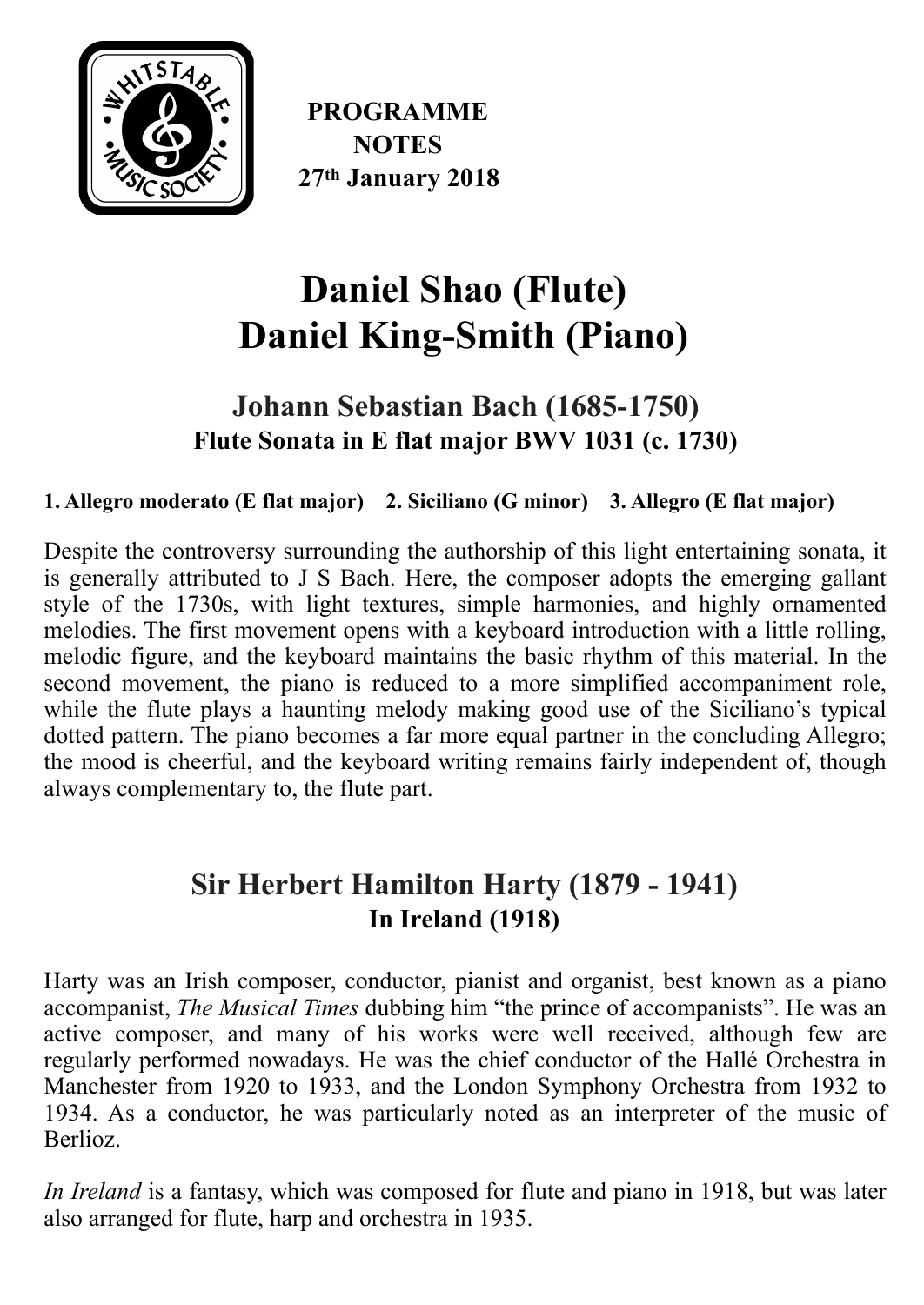#### **Philippe Gaubert (1879 – 1941) Ballade**

[Philippe Gaubert](https://www.allmusic.com/artist/philippe-gaubert-mn0000800839) was first and foremost a distinguished flautist, but also a respected conductor and a composer, and became one of the most prominent French musicians between the two World Wars.

[Gaubert](https://www.allmusic.com/artist/gaubert-mn0000800839) was a 'weekend composer' who wrote, among his 80 or so works, several pieces for flute that have become an important part of the flute repertoire. Despite his prominence as a conductor and soloist, it is his compositions for which he is best known in posterity. They are graciously written, fully idiomatic for the flute, and demonstrate a grasp of French impressionist harmonic language even though they tend to lack sophistication in formal development.

#### **Franz Schubert (1797-1828) Introduction and Variations on '***Trockne Blumen***' D.802 (1824)**

9 movements (Introduction, Theme and 7 variations)

*The Introduction and Variations* for flute and piano is based on the 18th song "*Trockne Blumen* (Withered Flowers)" from *Die schöne Müllerin*, which tells the story of the tragic love of a wanderer for a miller's beautiful daughter. Ferdinand Pogner, a flautist friend of Schubert, commissioned the set of variations specifically on it. Though the text of the chosen song may seem quite somber for a set of flute variations, it ends with a triumphant march. This brilliant tour de force demands equal technical virtuosity from the flautist and the pianist.

# **Philipe Hurel (b. 1955)**

#### **Eolia for Solo Flute**

Hurel is a French composer of mostly orchestral and chamber works. His music is often called ambiguous because of his endeavour to combine spectral music with classical techniques. He often takes timbre as a starting point for a composition (' the spectral idea'), but then integrates elements of counterpoint, polyphony and structuralism. The originality of his music lies in the synthesis of these influences.

Hurel uses what he calls 'pattern' to create this musical material, which not only constructs a melody, but can be a general structural principle that influences all musical parameters. Other characteristics are an active harmony, a clear structure, and the use of micro-tonality to enlarge the harmonic spectrum.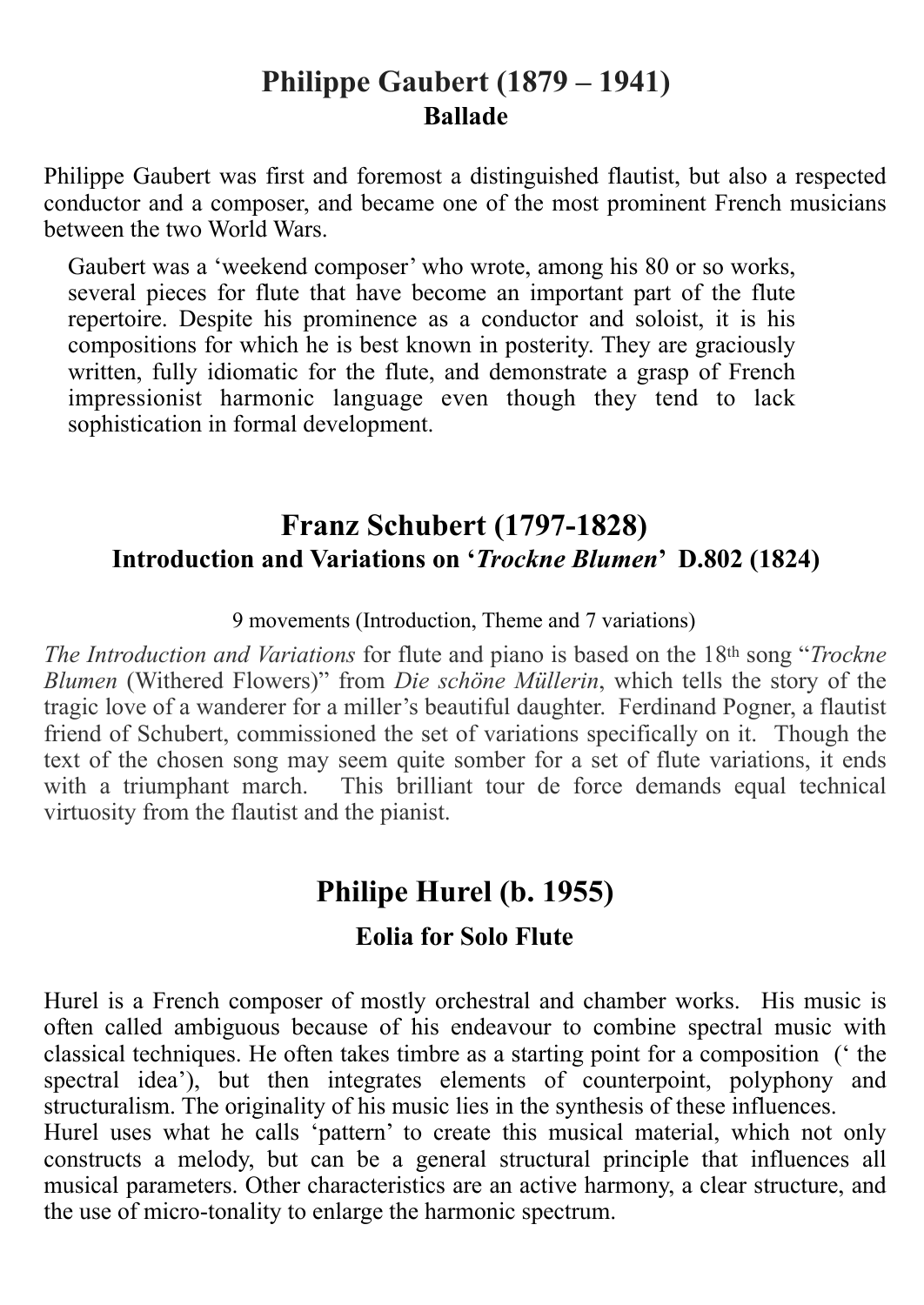#### **Peter Ilyich Tchaikovsky (1840-1893) arr. Guy Braunstein: paraphrase on Lensky's Aria from Eugene Onegin**

This piece is based on Lensky's Aria from Tchaikovsky's opera Eugene Onegin, composed in 1879. The aria was first published by Universal Edition in the 1920s in an arrangement for violin and piano by Leopold Auer. Inspired by Lensky's Aria, Guy Braunstein, currently the leader of the Berlin Philharmonic, has revised Tchaikovsky's aria to make it playable on the flute. The present edition of Lensky's Aria for flute and piano further serves as the piano score of Yoel Gamzou's orchestra version.

### **Christoph Willibald Gluck (1714 –1787) : Dance of the Blessed Spirits (Act 2, Scene 2 in** *Orphée et Euridice***)**

One of Gluck's most popular instrumental works, truly embodying his genius, the Dance of the Blessed Spirits is ballet music of great beauty and dramatic power. It features in a new version of *Orphée et Euridice*, which Gluck rewrote in 1774, 12 year after its premiere in 1762. This piece is in simple ternary form (ABA); the first part is an elegant, stately melody, and the contrasting minore part, introduces an element of anguish. However, as the A section is reiterated, the idyllic landscape reappears, perhaps suggesting that Orpheus' quest will be successful.

#### **Sergei Sergeyevich Prokofiev (1891-1953) Flute Sonata Op. 94 (1943)**

#### **1. Moderato 2. Scerzo: Presto 3. Andante 4. Allegro conbrion**

The opening movement of this sonata reflects the neoclassical style of Prokofiev's Piano Sonata No 5 of 1923 as well as *Cinderella*. The second movement scherzo is initially light and capricious, but the piano part in particular introduces a sardonic tone, and the movement "does not so much finish as precipitously wind up". There are further hints of disquieted emotions in the third movement. It also contains a striking passage of bluesy rumination. An admirer of jazz, Prokofiev held at one stage semiclandestine meetings with fellow aficionados in his Moscow apartment in which he played recordings he had brought back from his foreign tours. Ultimately, though, the sonata ends with an upbeat finale which includes in a central interlude one of Prokofiev's sweetest melodies.